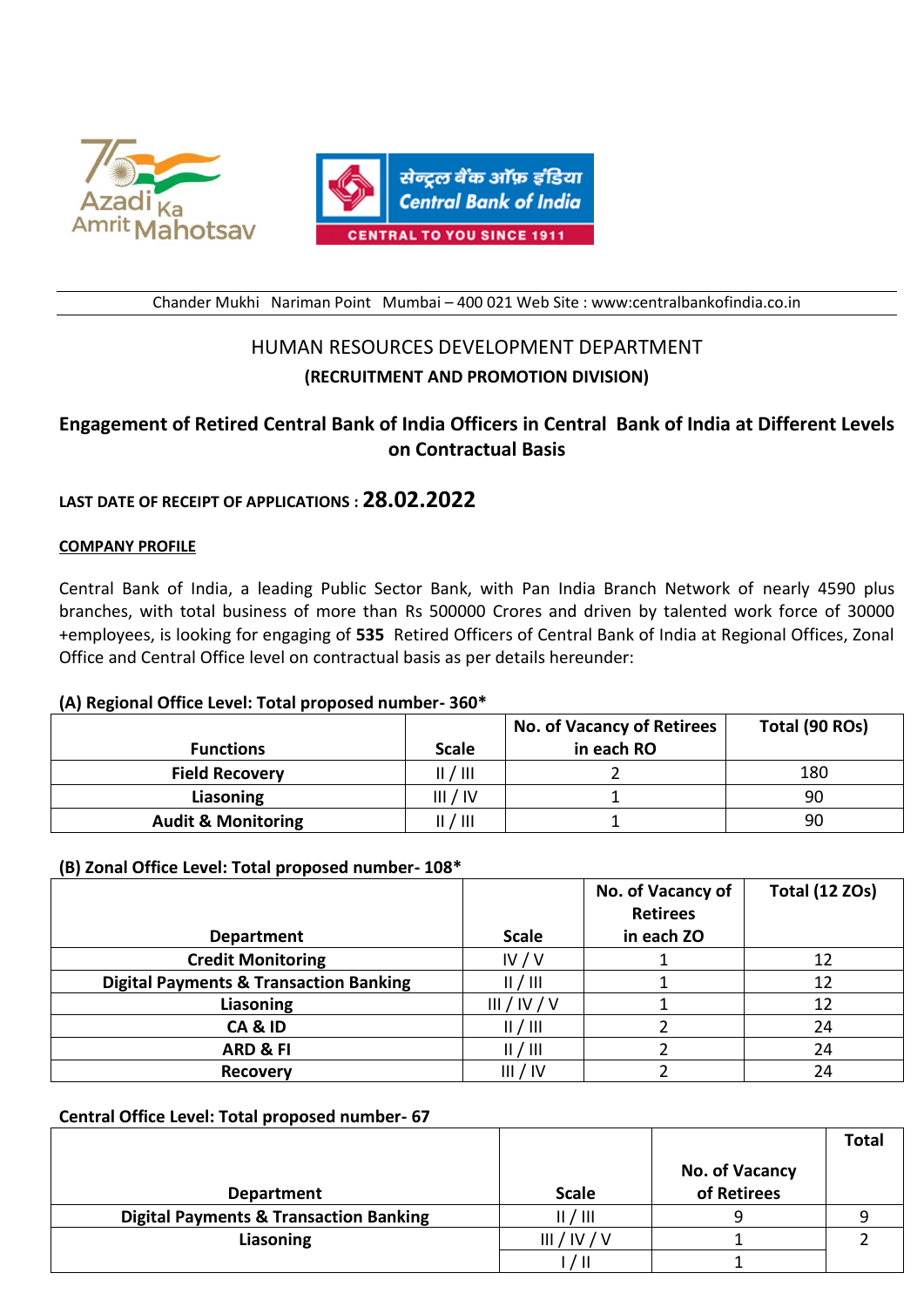| CA&ID                                 | /             | 2              | 3              |
|---------------------------------------|---------------|----------------|----------------|
|                                       | III / IV      | 1              |                |
| <b>Finance &amp; Accounts</b>         | V/VI          | $\overline{2}$ | 2              |
| <b>Operations</b>                     |               | 10             | 20             |
|                                       | Ш             | 9              |                |
|                                       | III           | 1              |                |
| Compliance                            | IV            | 2              | 2              |
| <b>Treasury</b>                       | VI            | 1              |                |
| <b>IDA</b>                            | III           | $\overline{2}$ | 2              |
| <b>Legal</b>                          | III           | $\mathbf 1$    | 3              |
|                                       | V             | 1              |                |
|                                       | VI            | 1              |                |
| <b>ARD &amp;FI (BC Operation)</b>     | V/VI          | 1              | 1              |
| <b>Retail Co-Lending/ Pool Buyout</b> | VI            | 1              | $\overline{2}$ |
|                                       | /             | 1              |                |
| <b>Credit Monitoring-War Room</b>     | II/III/IV     | 10             | 10             |
| Credit/MSME                           | II / III/IV/V | 2              | 5              |
|                                       | $\vee$        | $\overline{2}$ |                |
|                                       | VI / VII      | 1              |                |
| <b>CGTMSE Cell-Bhopal</b>             | II/III        | 5              | 5              |

**List of ROs and ZOs are Annexed to the Notification along with the address of Zonal Offices/ Regional Offices**

**The rules of reservation for SC/ST/ OBC candidates as per the Government of India Guidelines, issued from time to time, shall be applicable in the engagement of the retired officers**.

The details are given below**:** 

# **AGE & ELIGIBILTY**

- **1.** Officers who retired **from Central Bank of India's service** on attaining superannuation at the age of 60 years.
- **2. The applicant can apply only for the designation in which he retired from the Bank.**
- **3.** The Officer should have retired with good track record and no major punishment/penalty should have been inflicted on the retired Officer during five years of his service in the Bank preceding his retirement and no minor punishment/penalty should have been inflicted on the retired officer during three years of his service in the Bank preceding his retirement.
- **4.** The Officer must not have been named in the ODI List during five years of his service in the Bank preceding his retirement. Also, the retired officer should not have any crime record.
- **5.** The retired officer should be of sound health.
- **6.** The retired officer should not be more than 63 years of age at the time of engagement.
- **7.** The retired officer should have sufficient experience and must possess the skills/aptitude/competency desired for the specific role.

# **CONTRACT PERIOD**

- i. The term of engagement shall be for an initial period not exceeding one year.
- ii. The contract may be extended based on review of the task and performance of the contractual retired officer, provided in no case shall it be extended beyond the age of 65 years.
- iii. The agreement for engagement shall stand terminated on attaining the age of 65 years.
- iv. During the period of contract of engagement with the Bank, the retired officer shall not take up any assignment with any other organization.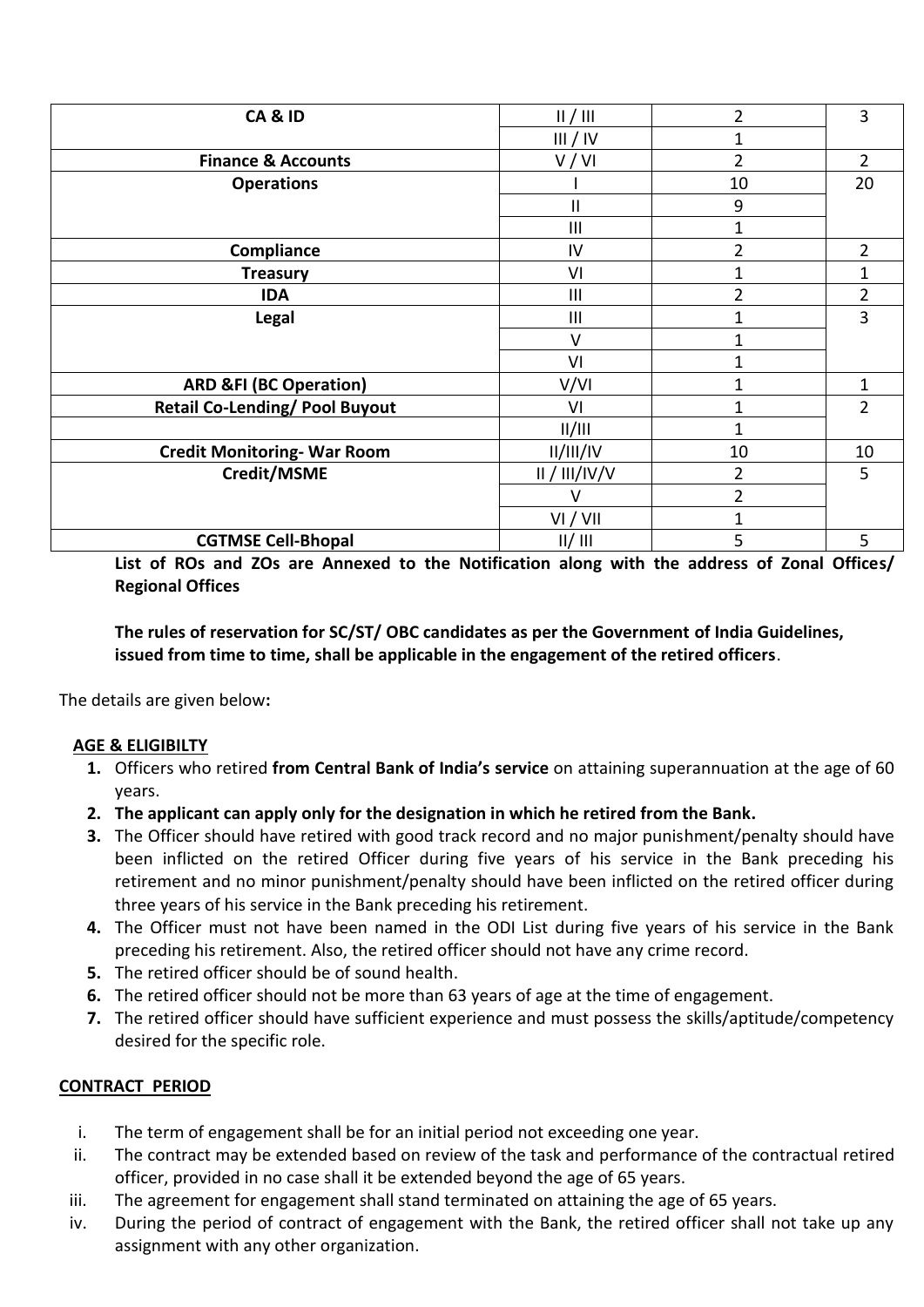# **TERMINATION OF CONTRACT**

a. The engagement of Retired Officer in the Bank shall not be considered as a case of re-employment in the Bank.

b. The member shall not be eligible for any claim or any other Benefit/compensation under provisions of any Act/Rules applicable to regular Bank employees.

c. The Bank may cancel/terminate the contract of the engagement at any time without assigning any reason whatsoever with an option of 30 days' notice period or payment/surrender of remuneration in lieu thereof.

d. The Retired Officer needs to give a 30 days notice in case of pre-mature termination of contract of engagement.

# **FIXED MONTHLY REMUNERATION:**

The monthly remuneration shall remain unchanged for the term of the assignment and will be as under:

| Sr.            | retired<br>Officer | Salary to be paid                           | Max.          | Monthly |
|----------------|--------------------|---------------------------------------------|---------------|---------|
| No.            | in.                |                                             | Remuneration  |         |
| 1              | Scale I            | Pay drawn at the time of Retirement - Basic | Rs. 40,000/-  |         |
|                |                    | Pension*                                    |               |         |
| $\overline{2}$ | Scale II           | Pay drawn at the time of Retirement - Basic | Rs. 50,000/-  |         |
|                |                    | Pension <sup>*</sup>                        |               |         |
| 3              | Scale III          | Pay drawn at the time of Retirement - Basic | Rs. 60,000-   |         |
|                |                    | Pension*                                    |               |         |
| $\overline{4}$ | Scale IV           | Pay drawn at the time of Retirement - Basic | Rs. 70,000/-  |         |
|                |                    | Pension*                                    |               |         |
| 5              | Scale V            | Pay drawn at the time of Retirement - Basic | Rs. 80,000/-  |         |
|                |                    | Pension*                                    |               |         |
| 6              | Scale VI           | Pay drawn at the time of Retirement - Basic | Rs. 90,000/-  |         |
|                |                    | Pension*                                    |               |         |
| 7              | Scale VII          | Pay drawn at the time of Retirement - Basic | Rs, 100,000/- |         |
|                |                    | Pension*                                    |               |         |

\*In terms of DoPT guidelines regarding regulation of remuneration in case of contract appointment of retired central government employees vide OM F No 3-25/2020-E IIIA dated 09.12.2020, the Basic pension to be deducted from the last pay drawn shall be the pension as fixed at the time of retirement and as such if the officer has availed of the commuted value of pension, the commuted portion of pension shall also be included in the portion of pension to be deducted.

**Income Tax or any other Tax shall be deducted at source as per the prevailing provisions under relevant law**

# **OTHER ALLOWANCES:**

- i. No increment and Dearness Allowance shall be allowed during the term of Contract/Assignment etc.
- ii. No HRA, RFA or Bank's accommodation shall be allowed or admissible.
- iii. No transport allowance shall be allowed for the purpose of commuting between the residence and the place of work.
- iv. TA/DA on official tour out of station to be allowed as per the entitlement of the Officers at the time of Retirement
- v. No other allowance/expense shall be allowed during the term of Contract.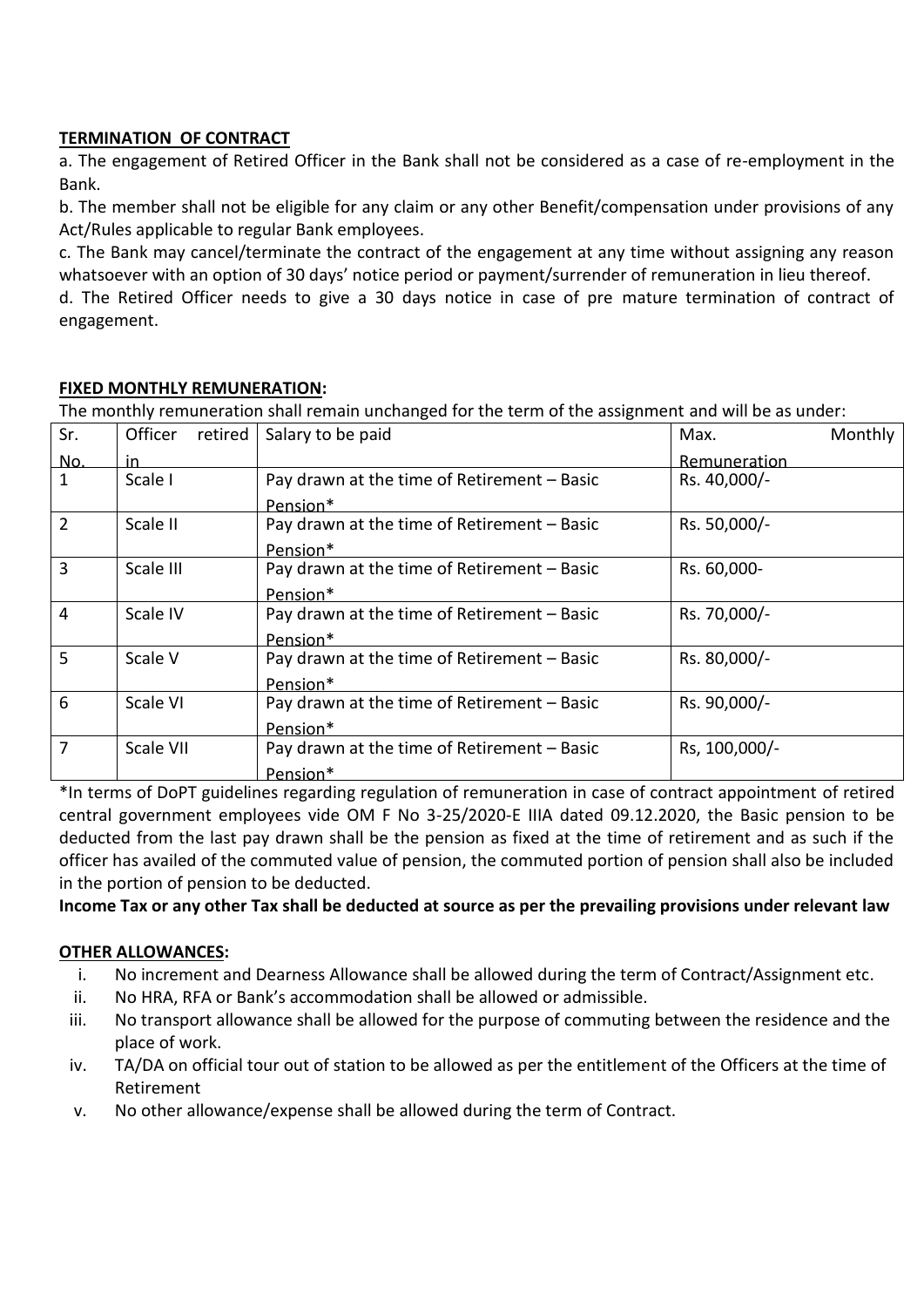## **LEAVE:**

- a. Paid leave of absence may be allowed at the rate of 1.5 days for each completed month of service.
- b. No remuneration for the period of absence in excess of admissible leave will be paid.
- c. The leave will be carried over to the next month subject to maximum of 18 days leave during the entire contract period which will lapse on the last day of the contract. The leave for more than 4 days shall not, ordinarily, be allowed at a time.
- d. The ex-officer shall not claim of leave as a matter of right.

## **OFFICE TIMINGS AND WORKING DAYS**:

The retired Officers on contractual engagement will follow the working hours as applicable to Officers of the Bank. The member usually has to attend the office on all the working days but if required, he/she can be called for duty on any day such as Sunday, holiday including Gazetted Holiday or beyond working hours without any extra remuneration.

## **ROLES AND RESPONSIBILITIES**:

Roles and responsibilities will be defined by the respective department and will be communicated in the engagement/empanelment letter to the selected member. Periodic Performance evaluation will be carried out and the same is to be considered while renewing the contract, if renewal is required. GM of the respective department will be the competent authority for performance evaluation.

Other than specified functions/ departments any other work can also be allotted which is deemed fit for the role/ position.

## **REPORTING:**

Respective RM/FGM/Department Head (CO) will be reporting authority for such engaged retired officers and will be responsible for deployment and monitoring of their functions on a monthly basis.

## **SELECTION PROCEDURE**

The eligible shortlisted candidates will be called for personal interaction and the decision of the Bank in this regard shall be final.

## **SUBMISSION OF APPLICATION**

The last date to submit applications is **28.02.2022** No applications shall be entertained beyond the stipulated date. Incomplete applications will be rejected.

# The application should be, **Super scribed as "Application for Engaging of Retired Officers of Central Bank of India".**

In case where candidate is applying against vacancies at Regional Office, the application needs to be sent to ZO under the jurisdiction of which the Regional Office falls. Where the candidate wants to apply for vacancy in ZO/CO, the application is to be addressed to respective ZO/ CO as per list provided in the Annexure. For retired officers applying for identified vacancies in Central Office, the application may be forwarded to Central Staff Dept, 12<sup>th</sup> Floor Central Office.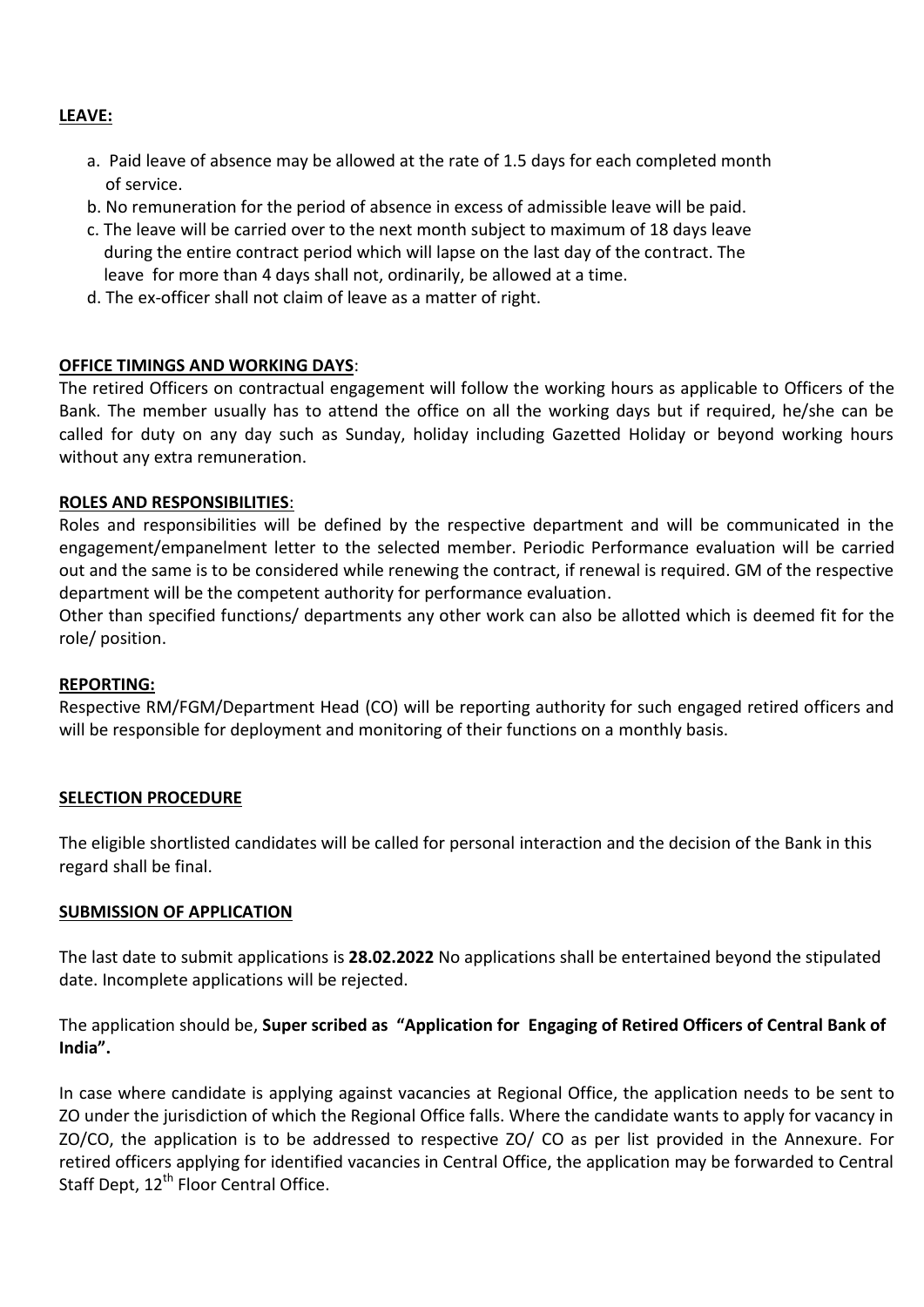## **APPLICATION FEE**

Application fee of Rs.590 (Rs. 500/- plus GST @ 18%) will be payable by way of Demand Draft drawn on any Nationalised/Scheduled Bank drawn in favour of "Central Bank of India-" and payable at Mumbai.

#### **EXECUTION OF AGREEMENT FOR CONTRACTUAL ENGAGEMENT**:

The Retired Officers will execute a stamped Agreement before taking up the contractual engagement/assignment, containing a clause on confidentiality, ethics and integrity along with other terms of employment/assignment. The format will be provided to the candidates found successful on completion of the engagement process

## **GENERAL INSTRUCTIONS:**

- a) While applying for the posts, the applicant should ensure that he / she fulfills the eligibility and other norms mentioned above and that the particulars furnished are correct in all respects. In case it is detected at any stage of engagement that a candidate does not fulfill the eligibility norms and / or that he / she has furnished any incorrect / false information or has suppressed any material fact(s), his / her candidature will automatically stand cancelled. If any of the above shortcoming(s) is / are detected even after engagement, his / her contractual engagement is liable to be terminated without any notice.
- b) Mere submission of application against the advertisement and apparently fulfilling the criteria as prescribed in the advertisement would not bestow on him / her right to be called for interview.
- c) Not more than one application should be submitted by any candidate. Multiple Applications/Registrations will be summarily rejected and the application fee forfeited.
- d) Applications, once submitted, will not be allowed to be withdrawn and the application fee/intimation charges once paid, shall be neither refunded nor held in reserve for any other examination. The Bank would be free to reject any application, at any stage, if the candidate is found ineligible for the post, for which he/she has applied. The decision of the Bank regarding eligibility of the candidates, the stage at which scrutiny of eligibility is to be undertaken, qualifications and other eligibility norms, the documents to be produced etc. and any other matter will be final and binding on the candidate. No correspondence or personal enquiries shall be entertained by the Bank in this behalf.
	- e) A recent, recognizable color passport size photograph should be firmly pasted on the application form and duly signed across by the candidate
	- f) All candidates will have to produce, if called for interview, originals as well as self attested photocopies of their experience certificates and any other certificate required, in the prescribed proforma in support of their eligibility, failing which their candidature will be cancelled**.**
	- g) No Travelling Allowance is payable to candidates who are called for the interview.
	- h) The Bank takes no responsibility for any delay /non-receipt or loss of any communication.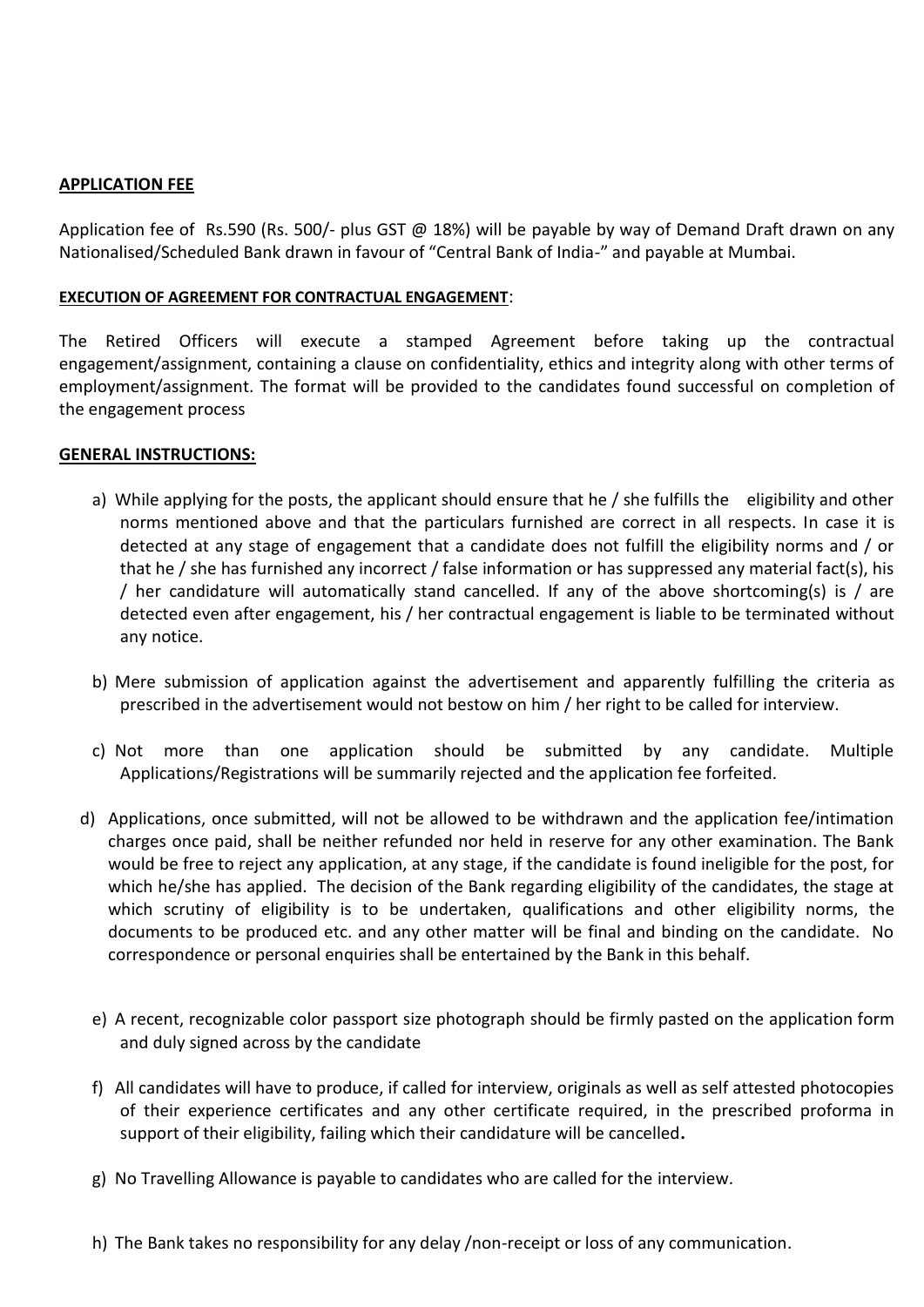- i) Any resulting dispute arising out of and/or pertaining to the process under this advertisement shall be subject to the sole jurisdiction of the Courts situated at Mumbai.
- j) Request for change of contact no./address/ email ID/ interview centre will not be entertained
- k) In case any dispute arises on account of interpretation of version other than English, English version will prevail.
- l) Engagement of retired officers is subject to their being declared medically fit as per the requirements of the Bank. Such appointment will also be subject to the Service and Conduct Rules & Policies of the Bank.

 **-SD-Date 15th February 2022 (GENERAL MANAGER-HRD)**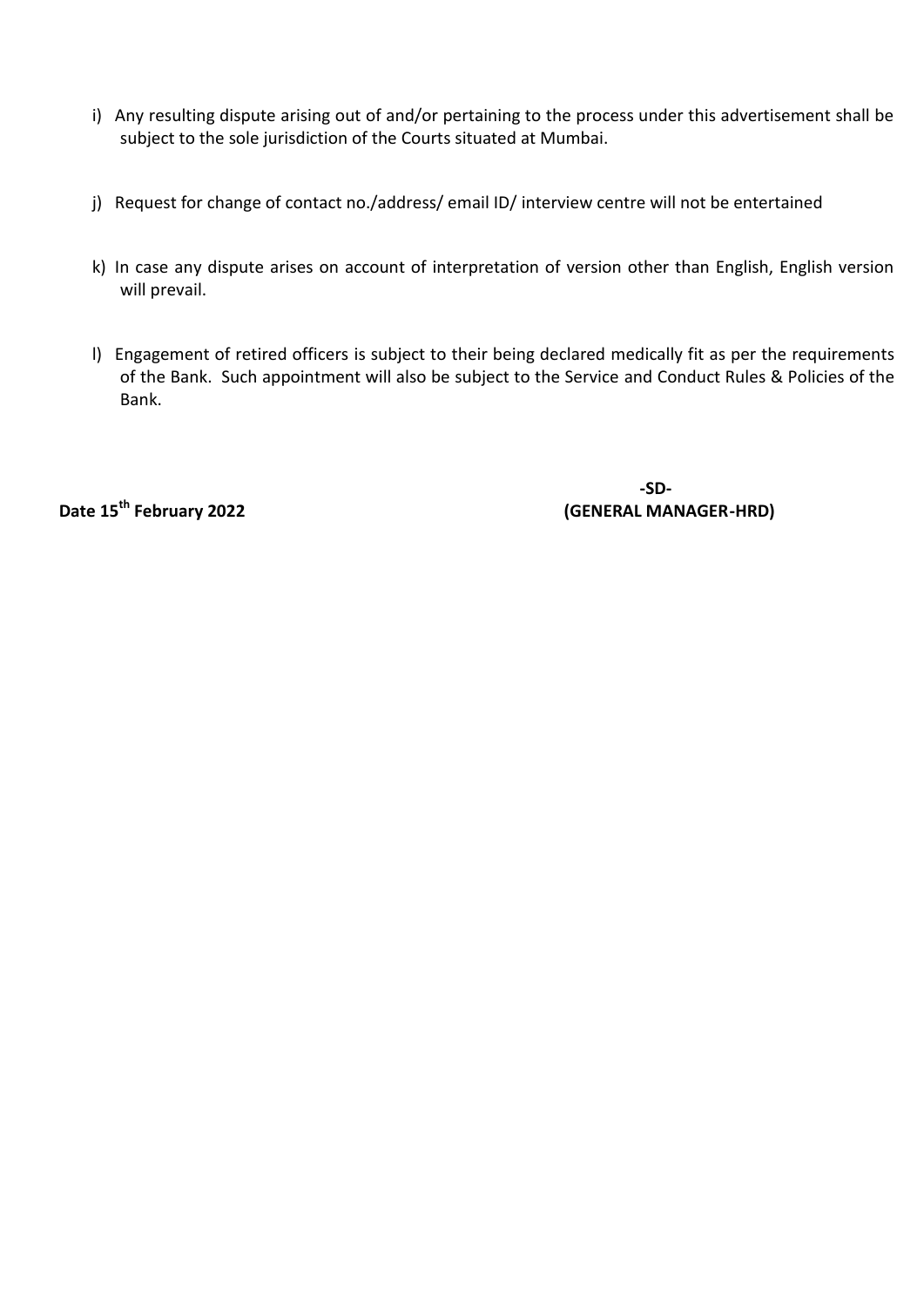# APPLICATION TO BE SUBMITTED BY RETIRED OFFICERS OF CENTRAL BANK OF INDIA

Passport SizePhoto

| SI.No.         | <b>Particulars</b>                | <b>Details of the applicant</b>                                                                                      |
|----------------|-----------------------------------|----------------------------------------------------------------------------------------------------------------------|
| $\mathbf{1}$   | Application for the<br>post<br>of |                                                                                                                      |
|                | (preference wise)                 |                                                                                                                      |
|                |                                   |                                                                                                                      |
|                |                                   |                                                                                                                      |
|                |                                   |                                                                                                                      |
| $\overline{2}$ | Name (in block letter)            |                                                                                                                      |
| 3              | Father's Name                     |                                                                                                                      |
| $\overline{4}$ | Date of Birth                     |                                                                                                                      |
| 5              | PF (Employee) No.                 |                                                                                                                      |
| 6              | Category                          | General/SC/ST/Minorities/OBC                                                                                         |
| $\overline{7}$ | PPO No.                           |                                                                                                                      |
| 8              | Residential Address (Place where  |                                                                                                                      |
|                | he/she is permanently staying) *  |                                                                                                                      |
|                |                                   |                                                                                                                      |
|                |                                   | Locality <b>Example 2018</b> 2021 2022 2023 2024 2022 2022 2023 2024 2022 2023 2024 2022 2023 2024 2022 2023 2024 20 |
|                |                                   |                                                                                                                      |
|                |                                   | Landmark (if any service and all and the state of any service and all and the state of the state of the state o      |
|                |                                   |                                                                                                                      |
|                |                                   |                                                                                                                      |
|                |                                   |                                                                                                                      |
| 9              | <b>State of Domicile</b>          |                                                                                                                      |
| 10             | <b>Educational Qualifications</b> |                                                                                                                      |
| 11             | Landline and Mobile numbers       |                                                                                                                      |
| 12             | <b>Email address</b>              |                                                                                                                      |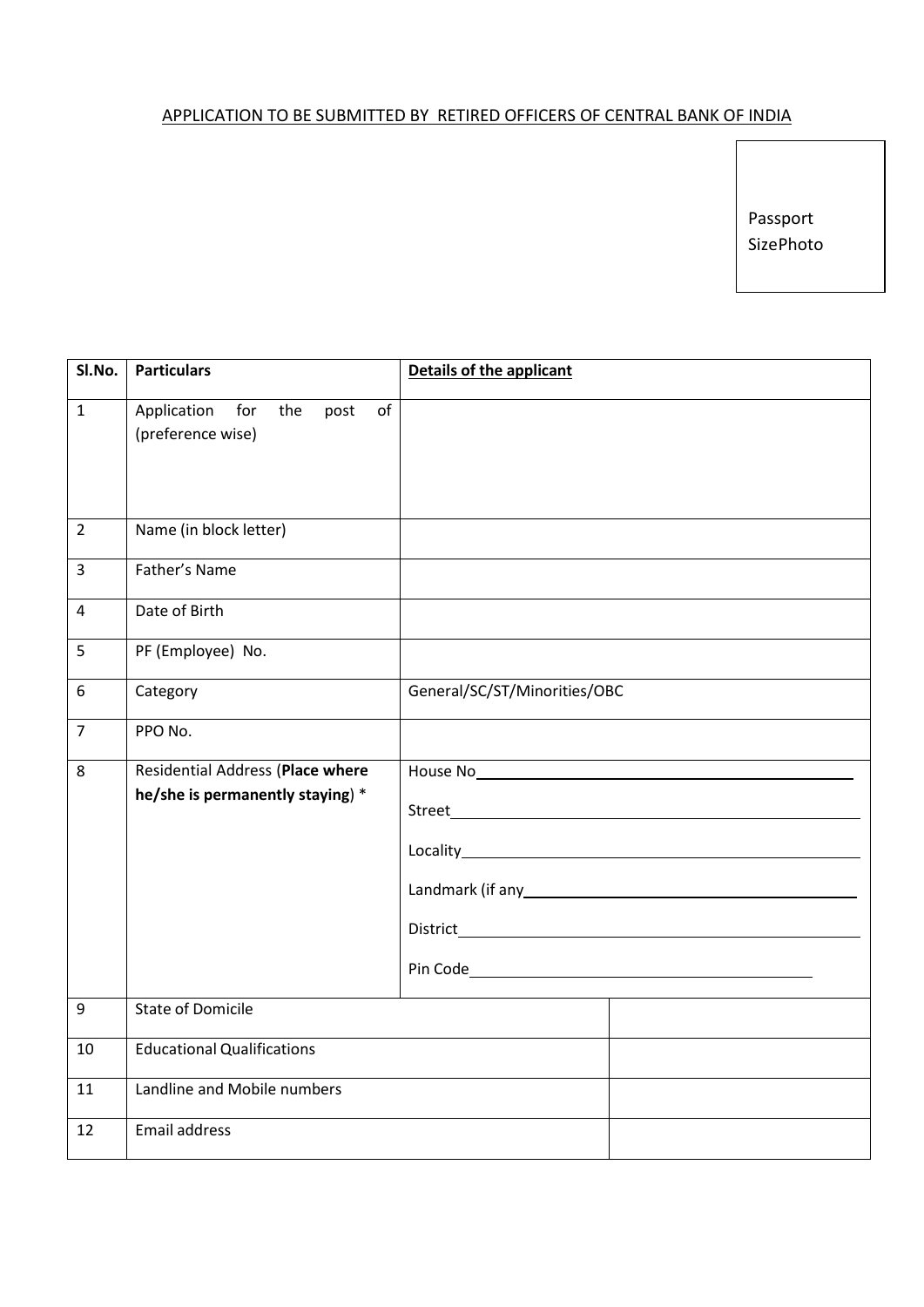| 13 | <b>Branch</b><br>from<br>which<br>Bank/<br>retirement                                                     | retired                  | with | of<br>year |        |    |
|----|-----------------------------------------------------------------------------------------------------------|--------------------------|------|------------|--------|----|
| 14 | Designation last held with Grade/Scale                                                                    |                          |      |            |        |    |
| 15 | Whether retired on superannuation or voluntarily                                                          |                          |      |            |        |    |
| 16 | Has had disciplinary action initiated by Bank during five years of his<br>service preceding to retirement |                          |      |            |        |    |
| 17 | Details of Last 3 postings                                                                                |                          |      |            | Period |    |
|    |                                                                                                           |                          |      |            | From   | To |
|    | 1.                                                                                                        |                          |      |            |        |    |
|    | 2.                                                                                                        |                          |      |            |        |    |
|    | 3.                                                                                                        |                          |      |            |        |    |
|    |                                                                                                           |                          |      |            |        |    |
| 18 | Last three assignments held (in descending order)                                                         |                          |      |            | Period |    |
|    | Assignment                                                                                                | Branch/Office/Department |      |            | From   | To |
|    |                                                                                                           |                          |      |            |        |    |
|    |                                                                                                           |                          |      |            |        |    |
|    |                                                                                                           |                          |      |            |        |    |
| 19 | Detail of Certification/Knowledge enhancement, if any                                                     |                          |      |            |        |    |
| 20 | Significant achievements (in brief)                                                                       |                          |      |            |        |    |
|    | <b>Banking</b><br>А.<br><b>B.</b> Others                                                                  | career                   |      |            |        |    |
| 21 | Awards/Recognitions<br>received<br>from<br>Bank/Government/voluntary/service<br>organizations             |                          |      |            |        |    |
| 22 | Ability to undertake extensive Branch/Field<br>visits and constraints, if any                             |                          |      |            |        |    |
| 23 | Any other information you would like to<br>share                                                          |                          |      |            |        |    |